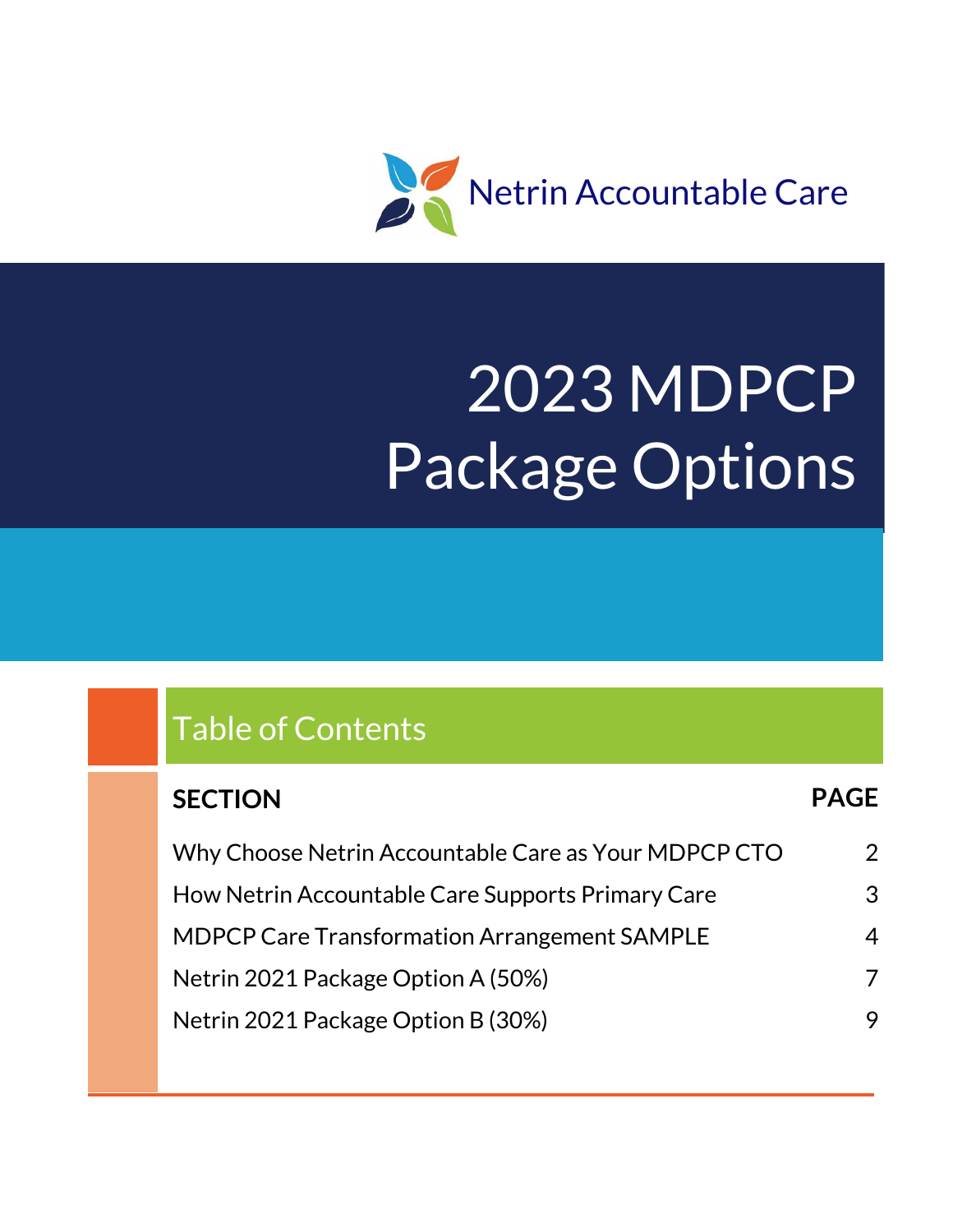

**Serving all 24 Maryland counties**

## **Applying for the Maryland Primary Care Program**

## **Why Choose Netrin Accountable Care as your MDPCP CTO?**

*100% Value-Based Care - Serving Independent Physicians.*

- At its core, Netrin is a **population health management company**.  $\bullet$
- Netrin Accountable Care has been **an approved MDPCP CTO since the launch of the program in 2019**.
- Netrin Accountable Care is **independent**, not owned by a hospital, health system, or insurance company and not investor funded.
- Physicians who partner with Netrin Health keep their **identity and independence**—they are our partners, not employees.
- Our goals, mission and interests are **100% aligned** with our partner physicians and their practices.
- Netrin is committed to giving you the right support, technology **tailored based on your needs and practice-specific goals.**
- Netrin has a **strong technology infrastructure** capable of processing various payer data and clinical data from multiple EHRs to produce **actionable data and insights**.
- Netrin is wired to measure **social determinants of health** to identify and address social barriers to healthy living.
- Our promise is **reducing costs, improving care, and increasing revenue** while we take the burden off of our physicians.

Netrin Health



 *Netrin has brought our small practice to the present day with access to a multidisciplinary team we would never have on our own. I know I can stay independent while at the same time taking advantage of all their resources. We've improved our care delivery process with Netrin Health as our partner.*

*-Allison Williams MD Crofton, MD* 



Scan this QR code to hear more about the Netrin difference from independent physicians.

**B e t t e r C a r e | B e t t e r O u t c o m e s** www.**MDPCP**.org *<sup>2</sup>*

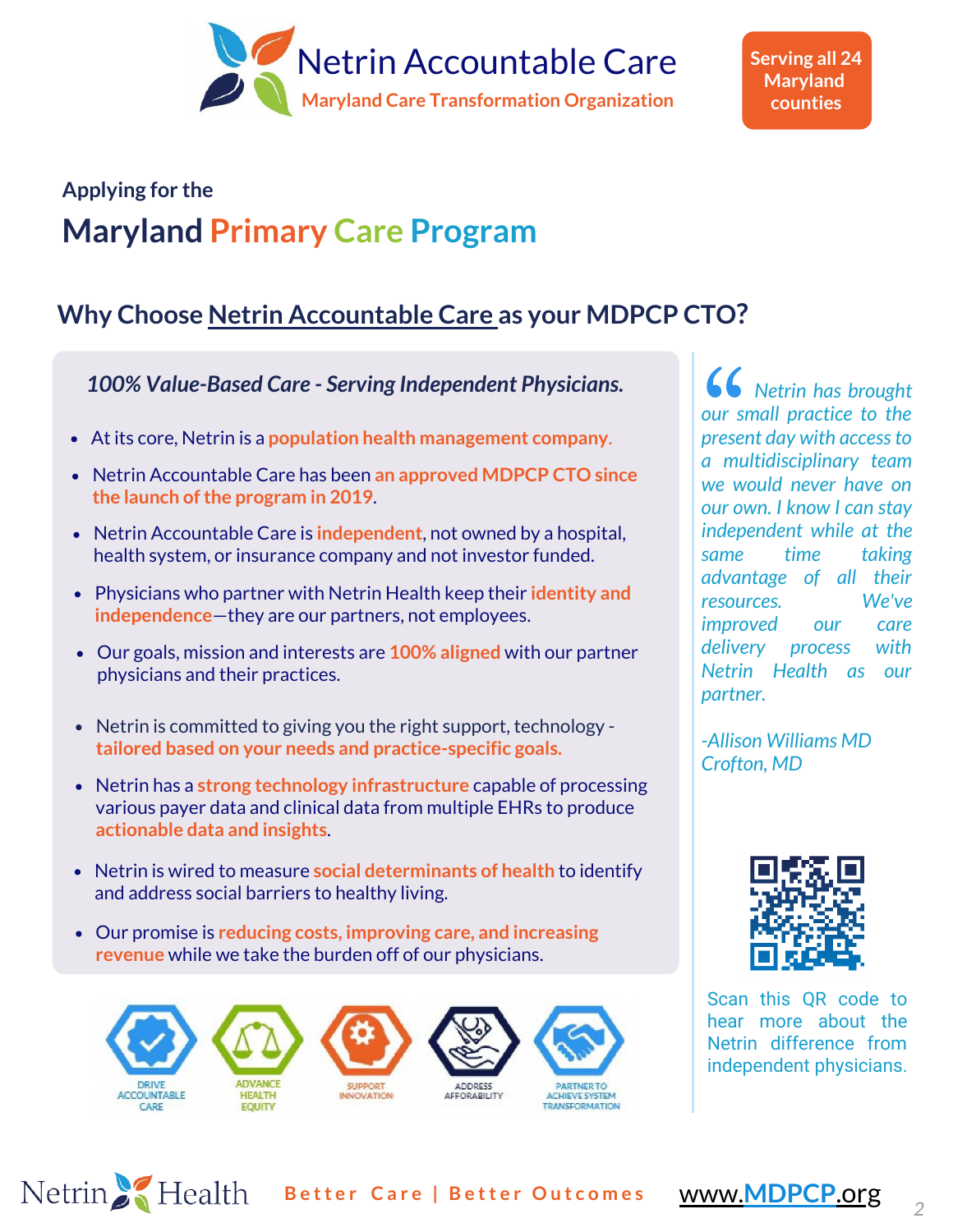

**Serving all 24 Maryland counties**

## **Applying for the**

# **Maryland Primary Care Program**

## **How Netrin Accountable Care Supports Primary Care**

## **Technology & Advanced Analytics**



 $\Box$ Integration with multiple EHRs Assistance implementing a certified EHR □ Creation of longitudinal patient health records Practice-specific big data and predictive analytics dashboards Personalized Risk-Level (HCC) analysis

## **Population Health Expertise**



- $\Box$ Chronic Care management | Bringing care beyond the office visit Annual wellness visit management | Attributing more patients □Transition care management | Reducing hospital readmissions □Medication management | Preventing avoidable side effects  $\Box$  Behavioral health integration | Connecting mind and body Advanced Care Planning option □Retina Eye Exam Screening option Home-based Care option
- 



## **Health System Innovation**

□Telehealth to make access to care more convenient  $\Box$  Remote patient monitoring to integrate real-time patient data Medication delivery services to ensure patient adherence

Netrin Accountable Care CTO equips independent physicians with tools and resources necessary to meet all the goals of the program, while building additional revenue streams **above and beyond the MDPCP**.

\*Partner practices who work with Netrin have potential to make an additional **\$150,000\*** in average per year per 100 patients.

Netrin Health Better Care | Better Outcomes www.MDPCP.org

 *We are happy to have switched to Netrin in 2020 and chosen them as our preferred CTO. Now I have a seamless workflow, less paperwork and most importantly, a true partner that navigates us through every step of the MDPCP Program.*

*-Syed Sadiq MB MS Laurel, MD*



Scan this QR code to hear more about the Netrin difference from independent physicians.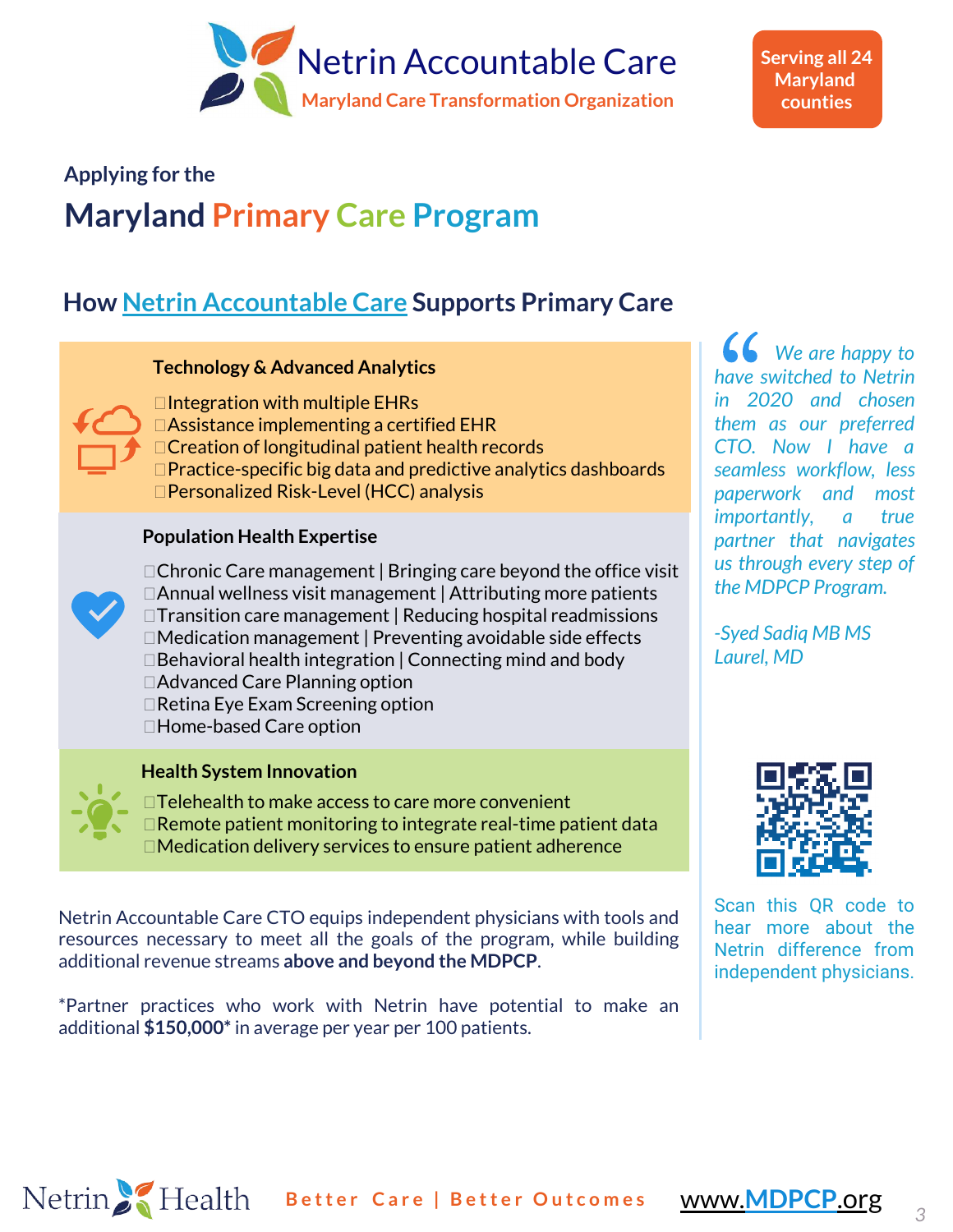# **MARYLAND PRIMARY CARE PROGRAM CARE TRANSFORMATION ARRANGEMENT**

This Care Transformation Arrangement ("Arrangement") is between Netrin Accountable Care, a care transformation organization (the "CTO"), and \_\_\_\_\_[Name of Practice]\_\_\_ SAMPLE Only – Do NOT Complete Now \_\_, (the "Practice") (each a "Party," and collectively the "Parties").

The CTO has been selected by the Centers for Medicare and Medicaid Services ("CMS"), Center for Medicare and Medicaid Innovation ("CMMI"), to serve as a care transformation organization in the Maryland Primary Care Program ("MDPCP"). The Practice is a primary care practice that provides health care services to Medicare beneficiaries, among others, in the State of Maryland.

This Arrangement sets forth the terms and conditions under which the CTO will provide to the Practice certain care transformation services and resources consistent with MDPCP requirements.

1- Participation Agreements. Prior to the Effective Date of this Arrangement, the CTO must sign an MDPCP Participation Agreement with CMMI (the "CTO Participation Agreement"). Prior to the Effective Date of this Arrangement, the Practice must sign an MDPCP Participation Agreement with CMMI (the "Practice Participation Agreement"). If either Party does not sign a Participation Agreement with CMMI prior to the Effective Date of this Arrangement, then this Arrangement shall be deemed null ab initio.

2- Effective Date. The Effective Date of this Arrangement is the later of January 1, 2020, or January 1 of the year following the date this Arrangement is signed by the last Party to sign it (as indicated by the date associated with that Party's signature). A Party's performance obligations under this Arrangement shall not begin prior to the Effective Date.

reements. Prior to the Effective Date of this Arrangement, the CTO must sign an MDPCP (If the "CTO Participation Agreement"). Prior to the Effective Date of this Arrangement, the Influenting in the CTO Participation Agreem 3- Term of Arrangement. This Arrangement is effective for a minimum of one full Performance Year, which consists of a 12-month period beginning on January 1 of each year, and will renew automatically on January 1 of each year, until terminated by either party in accordance with Section 12 of this Arrangement, or upon the execution of a new CTO Arrangement. This Arrangement is subject to early termination by either Party only if: (1) CMS terminates either the CTO Participation Agreement or the Practice Participation Agreement, or (2) if CMS authorizes, in writing, such early termination of this Arrangement.

4- Offer and Selection of CTO Services. The Practice is responsible for meeting the Care Transformation Requirements as listed in Appendix A. The CTO will support the Practice in meeting those requirements including any support specified in the either the CTO or Practice Participation Agreements. The CTO has offered to provide any and all of the CTO Services to the Practice, as listed in the package selected in Appendix B. The CTO offers these same CTO Services to all participating practices within the same service option level and Track.

5- Care Management Fees. CMS will calculate the Practice's Care Management Fees ("CMF") according to the CTO Participation Agreement, the Practice Participation Agreement, and the methodologies described therein. In accordance with the Practice's selection that was submitted to CMS, the CMF payment split will be as follows:

\* CTO will receive 30% of the practice's CMF payment amount calculated by CMS, and the remaining 70% of such CMF payment amount will be paid to the Practice \* CTO will receive 50% of the practice's CMF payment amount calculated by CMS and the remaining 50% of such CMF payment amount will be paid to the Practice.

6- Lead Care Manager. For practices choosing the 50% option, the CTO will provide the Practice with one or more individuals who are fully dedicated to care management functions of the Practice (the "Lead Care Manager"), and additional services selected in accordance with Section 4. For practices choosing the 30% option, the practice will have its own care manager(s) to work in conjunction with the CTO and the CTO's offerings in accordance with Section 4.

7- Data Sharing and Privacy. The Practice authorizes the CTO to have access to all clinical data available in the electronic medical records or shared through the State-Designated Health Information Exchange ("HIE"), including personal health information, of MDPCP Beneficiaries attributed to the Practice. The Practice authorizes the CTO to have access via CRISP to quality and utilization reports available to the Practice. The CTO will include a Business Associate Agreement ("BAA") for the Practice to approve. The BAA will govern their data sharing, use, and confidentiality, a copy of which is in Appendix C. Each Party will comply with HIE policies and regulations, including patient education requirements, and will execute any separate agreement that may be required by CRISP.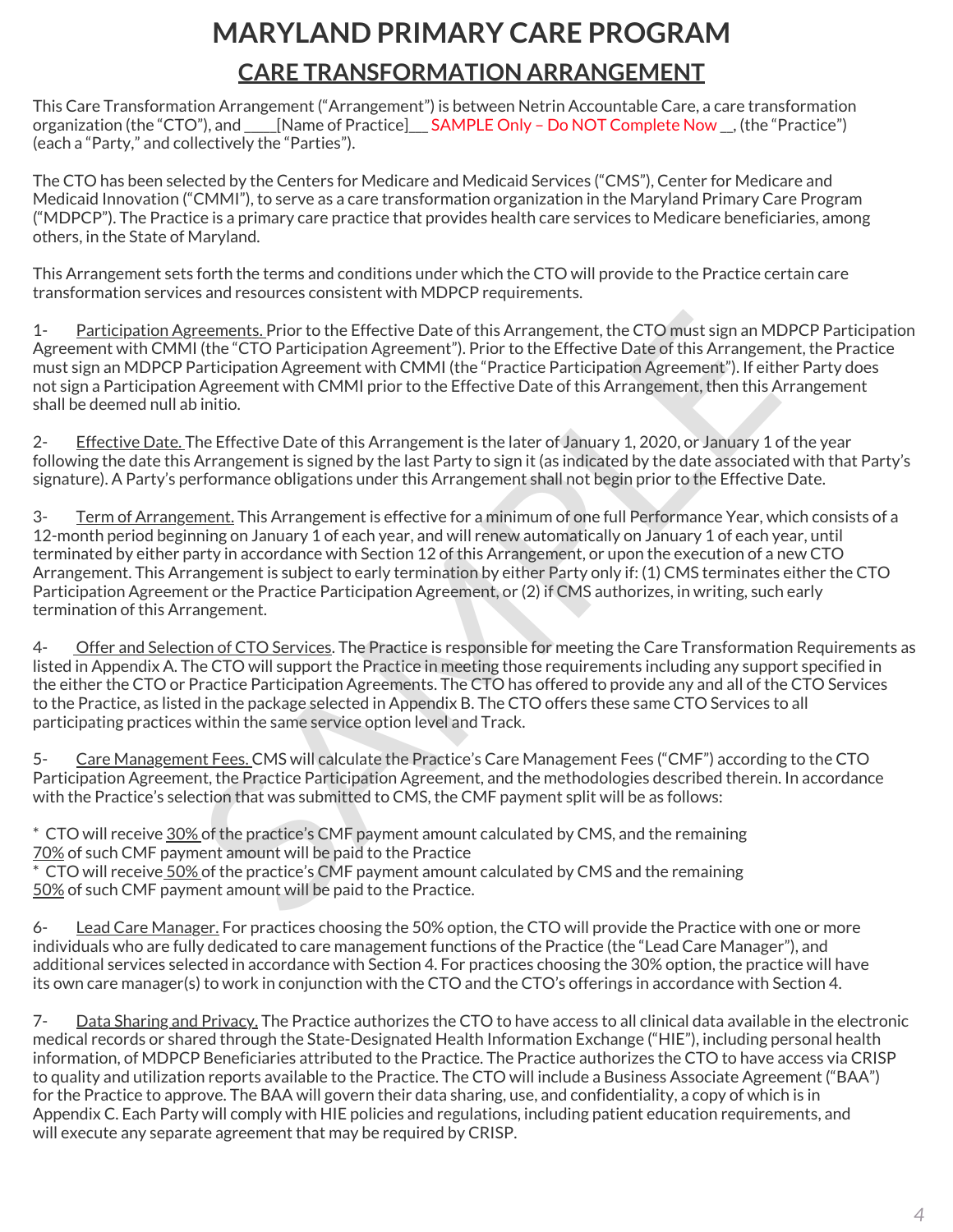# **MARYLAND PRIMARY CARE PROGRAM CARE TRANSFORMATION ARRANGEMENT**

8- Notification of Changes in Medicare Enrollment. The Practice will notify the CTO of any changes to the Practice's Medicare beneficiary enrollment information within thirty (30) days after such changes occur.

No Remuneration Provided. Neither the CTO nor the Practice has offered, given, or received remuneration in return for, or to induce business other than the business covered under this CTO Arrangement.

10- Practice of Medicine or Professional Services Not Limited by this Arrangement. The Arrangement does not limit or restrict in any way the ability of the Practice and its clinician(s) to make medical decisions that they consider in their professional judgment to be in the best interest of a MDPCP Beneficiary.

11- Compliance with All Applicable Laws. This Arrangement does not alter or amend the Parties' being bound to comply with all relevant federal and State laws, including, but not limited to, health care fraud and abuse laws, HIPAA, and the Maryland Medical Practice Act. The CTO will continue to be bound by the terms of the CTO Participation Agreement, and the Practice will continue to be bound by the terms of the Practice Participation Agreement.

12- Termination. Either Party may terminate this Arrangement annually or earlier by providing written notice of termination to the other Party, CMS and the Program Management Office. If the Practice or CTO decides to terminate this Arrangement for any reason, it must provide written notice in accordance with the notification and termination requirements stated in the applicable MDPCP Participation Agreements. This Arrangement automatically terminates on the Effective Date of the termination of either the CTO Participation Agreement or the Practice Participation Agreement.

13- Copies and Retention of Arrangement. The Practice will provide a copy of this Arrangement to the CTO and the Maryland Department of Health, Program Management Office, within thirty (30) days of execution. The CTO will retain copies of this Arrangement for a period of ten (10) years following expiration or termination of the CTO Participation Agreement. The CTO will, upon request, provide copies of this Arrangement to the federal government, including, but not limited to, CMS, the HHS Office of the Inspector General, or the Comptroller General.

14- Amendments. The Parties may amend this Arrangement including, but not limited to, the CTO Services offered and provided, at any time upon mutual written consent. The CTO must continue to offer the same CTO Services to all participating practices within the same service option level and Track, as specified in Section 4 of this Arrangement.

IN WITNESS THEREOF, and in acknowledgement of the aforementioned, the authorized representatives of the CTO and the Practice do hereby indicate their approval and consent:

## al and state laws, including, but hot limited to, health care fraid and abuse it and state and the bound by the terms of the CTO Participation Agreement<br>citie Act. The CTO will continue to be bound by the terms of the CTO **FOR THE CARE TRANSFORMATION ORGANIZATION (NETRIN ACOUNTABLE CARE LLC.) SAMPLE Only – Do NOT Complete Now \_\_\_\_\_\_\_\_\_\_\_\_\_\_\_\_\_\_\_\_\_\_\_\_\_\_\_\_\_\_\_\_\_ Signature SAMPLE Only – Do NOT Complete Now \_\_\_\_\_\_\_\_\_\_\_\_\_\_\_\_\_\_\_\_\_\_\_\_\_\_\_\_\_\_\_\_\_ Printed Name SAMPLE Only – Do NOT Complete Now \_\_\_\_\_\_\_\_\_\_\_\_\_\_\_\_\_\_\_\_\_\_\_\_\_\_\_\_\_\_ MDPCP CTO ID SAMPLE Only – Do NOT Complete Now \_\_\_\_\_\_\_\_\_\_\_\_\_\_\_\_\_\_\_\_\_\_\_\_\_\_\_\_\_\_ Title SAMPLE Only – Do NOT Complete Now \_\_\_\_\_\_\_\_\_\_\_\_\_\_\_\_\_\_\_\_\_\_\_\_\_\_\_\_\_\_\_\_\_\_ Date Signed \_\_\_\_\_\_\_\_\_\_\_\_\_\_\_\_\_\_\_\_\_\_\_\_\_\_\_\_\_\_\_\_\_ Signature \_\_\_\_\_\_\_\_\_\_\_\_\_\_\_\_\_\_\_\_\_\_\_\_\_\_\_\_\_\_\_\_\_ Printed Name \_\_\_\_\_\_\_\_\_\_\_\_\_\_\_\_\_\_\_\_\_\_\_\_\_\_\_\_\_\_ \_\_\_\_\_\_\_\_\_\_\_\_\_\_\_\_\_\_\_\_\_\_\_\_\_\_\_\_\_\_ Title \_\_\_\_\_\_\_\_\_\_\_\_\_\_\_\_\_\_\_\_\_\_\_\_\_\_\_\_\_\_\_\_\_\_ Date Signed**

## **FOR THE PRACTICE**

**SAMPLE Only – Do NOT Complete Now** 

**SAMPLE Only – Do NOT Complete Now**

**SAMPLE Only – Do NOT Complete Now** 

**MDPCP Practice ID**

**SAMPLE Only – Do NOT Complete Now** 

**SAMPLE Only – Do NOT Complete Now**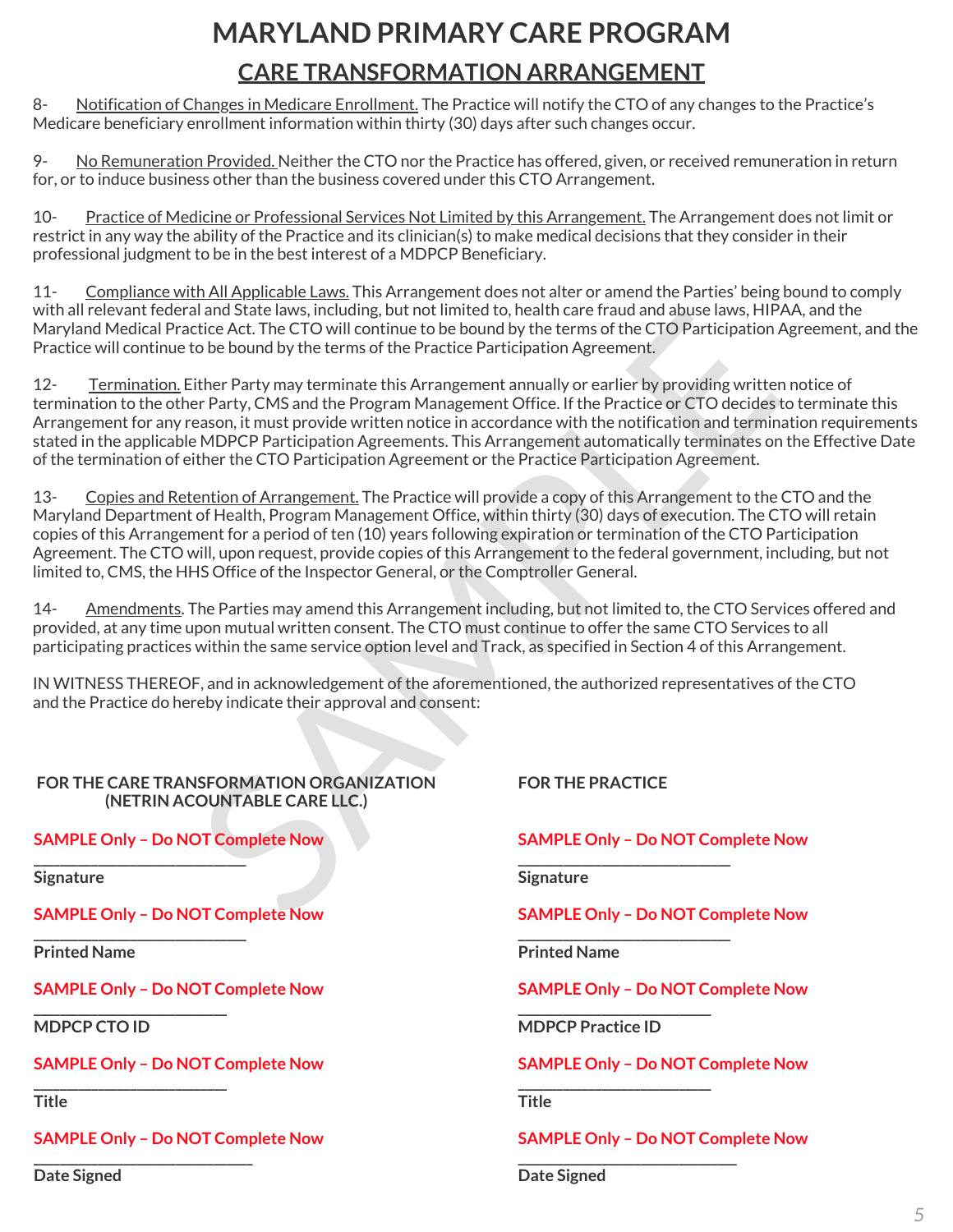## **Appendix A Care Transformation Requirements**

| <b>Comprehensive Primary</b><br><b>Care Functions of</b><br><b>Advanced Primary Care</b> | <b>Care Transformation</b><br>Requirements                                                                                                                                                                                                                                                                                                    | Practice<br><b>Track Requirement</b> |  |
|------------------------------------------------------------------------------------------|-----------------------------------------------------------------------------------------------------------------------------------------------------------------------------------------------------------------------------------------------------------------------------------------------------------------------------------------------|--------------------------------------|--|
|                                                                                          | 1.1 Empanel attributed beneficiaries to practitioner or care team.<br>1.2 Ensure attributed beneficiaries have 24/7 access to a care team or<br>practitioner with real-time access to the EHR.<br>1.3 Ensure attributed beneficiaries have regular access to the care<br>team or practitioner through at least one alternative care strategy. | Track $1+2$                          |  |
| <b>Access and Continuity</b>                                                             |                                                                                                                                                                                                                                                                                                                                               | Track $1+2$                          |  |
|                                                                                          |                                                                                                                                                                                                                                                                                                                                               | Track 2 only                         |  |
|                                                                                          | 2.1 Ensure all empaneled, attributed beneficiaries are risk stratified.                                                                                                                                                                                                                                                                       | Track $1+2$                          |  |
|                                                                                          | 2.2 Ensure all attributed beneficiaries identified as increased risk and<br>likely to benefit receive targeted, proactive, relationship-based<br>(longitudinal) care management.                                                                                                                                                              | Track $1+2$                          |  |
| <b>Care Management</b>                                                                   | 2.3 Ensure attributed beneficiaries receive a follow-up interaction<br>from your practice within one week for ED discharges and two<br>business days for hospital discharges.                                                                                                                                                                 | Track $1+2$                          |  |
|                                                                                          | 2.4 Ensure targeted, attributed beneficiaries who have received<br>follow-up after ED, hospital discharge, or other triggering events<br>receive short-term (episodic) care management.<br>2.5 Ensure attributed beneficiaries in longitudinal care management                                                                                | Track $1+2$                          |  |
|                                                                                          | are engaged in a personalized care planning process, which includes<br>at least their goals, needs, and self-management activities.                                                                                                                                                                                                           | Track 2 only                         |  |
|                                                                                          | 2.6 Ensure attributed beneficiaries in longitudinal care management<br>have access to comprehensive medication management.                                                                                                                                                                                                                    | Track 2 only                         |  |
|                                                                                          | 3.1 Ensure coordinated referral management for attributed<br>beneficiaries seeking care from high-volume and/or high-cost<br>specialists as well as EDs and hospitals.                                                                                                                                                                        | Track $1+2$                          |  |
| Comprehensiveness and<br>Coordination across the<br>Continuum of Care                    | 3.2 Ensure attributed beneficiaries with behavioral health needs have<br>access to care consistent with at least one option from a menu of<br>options for integrated behavioral health supplied to attributed<br>beneficiaries by the Practice                                                                                                | Track $1+2$                          |  |
|                                                                                          | 3.3 Facilitate access to resources that are available in your<br>community for beneficiaries with identified health-related social<br>needs                                                                                                                                                                                                   | Track 2 only                         |  |
| Beneficiary & Caregiver<br>Experience                                                    | 4.1 Convene a Patient-Family/ Caregiver Advisory Council (PFAC)<br>at least annually and integrate PFAC recommendations into care and<br>quality improvement activities.                                                                                                                                                                      | Track $1+2$                          |  |
|                                                                                          | 4.2 Engage attributed beneficiaries and caregivers in a collaborative<br>process for advance care planning                                                                                                                                                                                                                                    | Track 2 only                         |  |
| Planned Care for Health<br>Outcomes                                                      | 5.1 Continuously improve your performance on key outcomes,<br>including cost of care, electronic clinical quality measures,<br>beneficiary experience, and utilization measures.                                                                                                                                                              | Track $1+2$                          |  |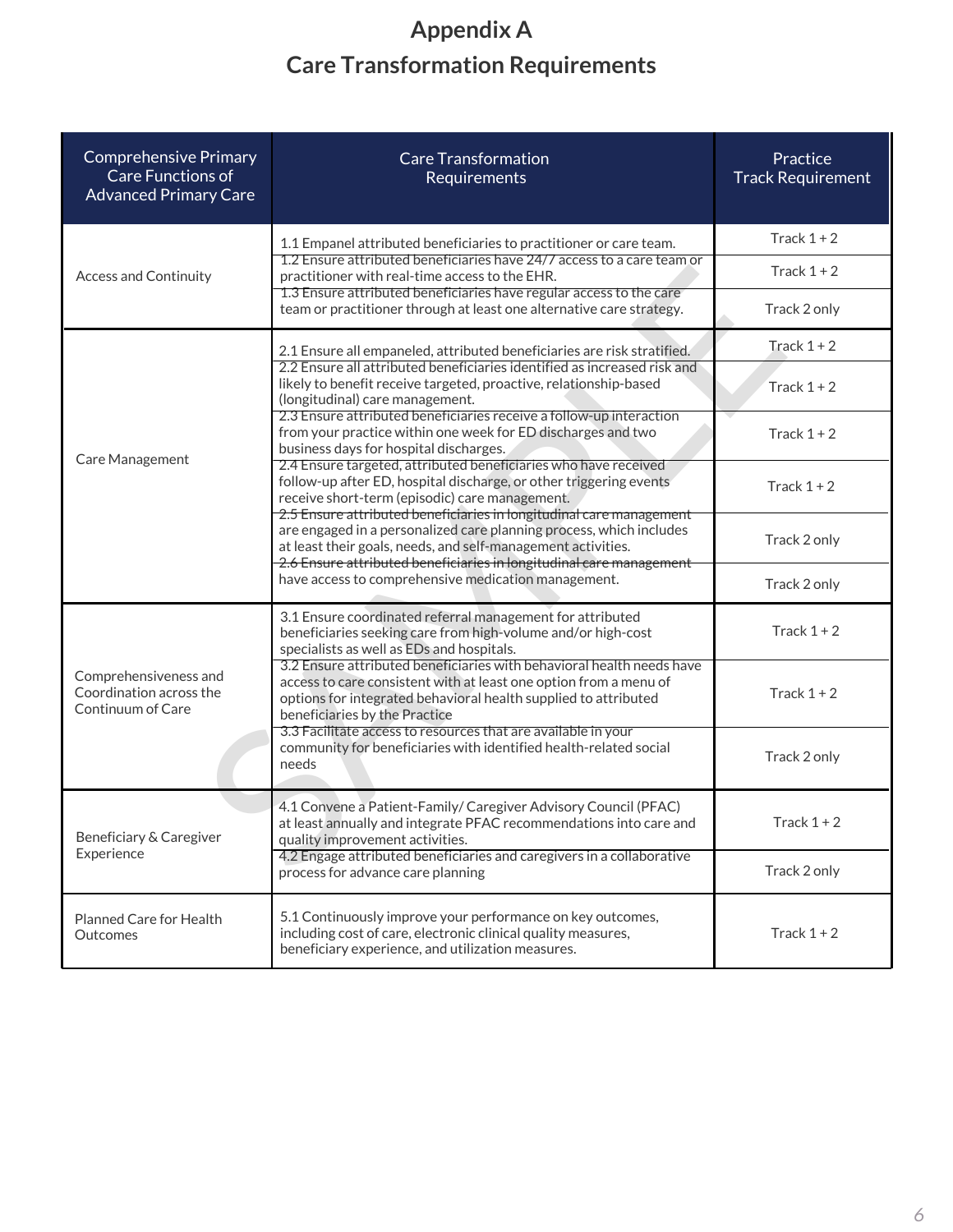## **Appendix B CTO Services/Personnel Offered and Practice Selection**

## **Package A (50%)**

| Service<br>Category                                       | Care Requirement<br>& Quality Measure                       | Description                                                                                                                                                                                                                                                                                                                                                                                                                                                                                                                                                                                                                                                                                                                                                                                                                                    | <b>Staff Type</b>                                         |
|-----------------------------------------------------------|-------------------------------------------------------------|------------------------------------------------------------------------------------------------------------------------------------------------------------------------------------------------------------------------------------------------------------------------------------------------------------------------------------------------------------------------------------------------------------------------------------------------------------------------------------------------------------------------------------------------------------------------------------------------------------------------------------------------------------------------------------------------------------------------------------------------------------------------------------------------------------------------------------------------|-----------------------------------------------------------|
| <b>Behavioral</b><br>Health<br>Integration<br>(BHI)       | Comprehensiveness &<br>Coordination 3.2,<br><b>NQF 0004</b> | Access to integrated psychiatrist for CoCM assistance and maintenance<br>with establishment of the primary care behaviorist model. Netrin uses<br>predictive analytics using two models to identify patients that need BHI.<br>This is in addition to any referrals from the PCPs. Conduct regular<br>multidisciplinary team huddles to review cases on a<br>periodic basis to optimize CoCM; All protocols and<br>methodologies for all categories are reviewed and<br>categorized with Physician input. Providers will have<br>access to behavioral health therapists aligned with Netrin.                                                                                                                                                                                                                                                   | Psychiatrist<br>Lead Care<br>Manager                      |
| Medication<br>Management                                  | Care Management 2.6                                         | Netrin's Pharmacists available to review high risk patient medications list<br>and identify interventions during transitions of care and patients with<br>chronic conditions. With PCP's request, identify opportunities to provide<br>care and achieve quality measures; Pharmacist perform drug utilization<br>reviews, education protocols and methodologies for all categories with<br>Physician input. Netrin pharmacist also reviews areas of optimization of<br>using Generics where applicable with Physician oversight and without<br>impacting<br>efficacy. Providers will have the option of prescribing medications to<br>Netrin's aligned pharmacy that provides pre-packaged medications for<br>patients in order to increase patient adherence. Lead care manager will<br>facilitate referrals between PCPs and the pharmacist. | Lead Care<br>Manager<br>Care<br>Coordination<br>Assistant |
| Social<br>Determinants<br>Screening &<br>Referral         | Comprehensiveness &<br>Coordination 3.3                     | Netrin has integrated with the Social Determinants of health (SDOH) using<br>Netrin's Care Management framework. We utilize best of breed solutions<br>in SDOH screening. Netrin currently captures this data real-time from the<br>Care Management system. Identification and establishment of social<br>service resources and ongoing updating of these resources. Maintaining a<br>social service resource contact for point of care referrals. Adding all the<br>Social Determinants of Health screening questions at the point of care<br>system. These are also asked by the Care Team during the Care<br>Team visits (virtual) with the patients. We integrate with Aunt Bertha and<br>Netrin's Social Connect to connect the complex needs of our patients to<br>the right community resources.                                        | Lead Care<br>Manager<br>Care<br>Coordination<br>Assistant |
| Alternative<br>Care (e.g.,<br>Telehealth.<br>home visits) | <b>Access &amp; Continuity</b><br>1.3                       | Netrin has integrated virtual visits into its existing Care Management<br>Process and tools. Providers will have access to Netrin's telemedicine<br>solution that is rated number one in ease of use by multiple sources. The<br>solution is available via mobile phone or desktop. Netrin has the ability to<br>integrate other remote patient monitoring devices. Netrin is piloting<br>remote patient monitoring for COVID and patients with chronic<br>conditions                                                                                                                                                                                                                                                                                                                                                                          | Lead Care<br>Manager<br>Care<br>Coordination<br>Assistant |
| Transitional<br>Care<br>Management<br>(TCM)               | Care Management 2.2,<br>2.3, 2.4, 2.5, 2.6                  | Netrin team will train practices to establish optimized workflow for care<br>transitions, improving health outcomes and revenue for the practice. Care<br>managers monitor the ENS notifications from CRISP to enable Transition<br>Care Management for all patients in care management and reach out to<br>schedule for transitional care visit. We will also conduct medicine<br>reconciliation for the TCM visits as needed. We will review any gaps in<br>care and update this information in the practice EMR where applicable.<br>This will minimize any gaps in care. We will activate the TCM based on<br>CRISP Encounter Notification Services. ENS notifications create alerts to<br>the Care Team. Netrin care team will assist with Care Alerts for care<br>management patients.                                                   | Lead Care<br>Manager<br>Care<br>Coordination<br>Assistant |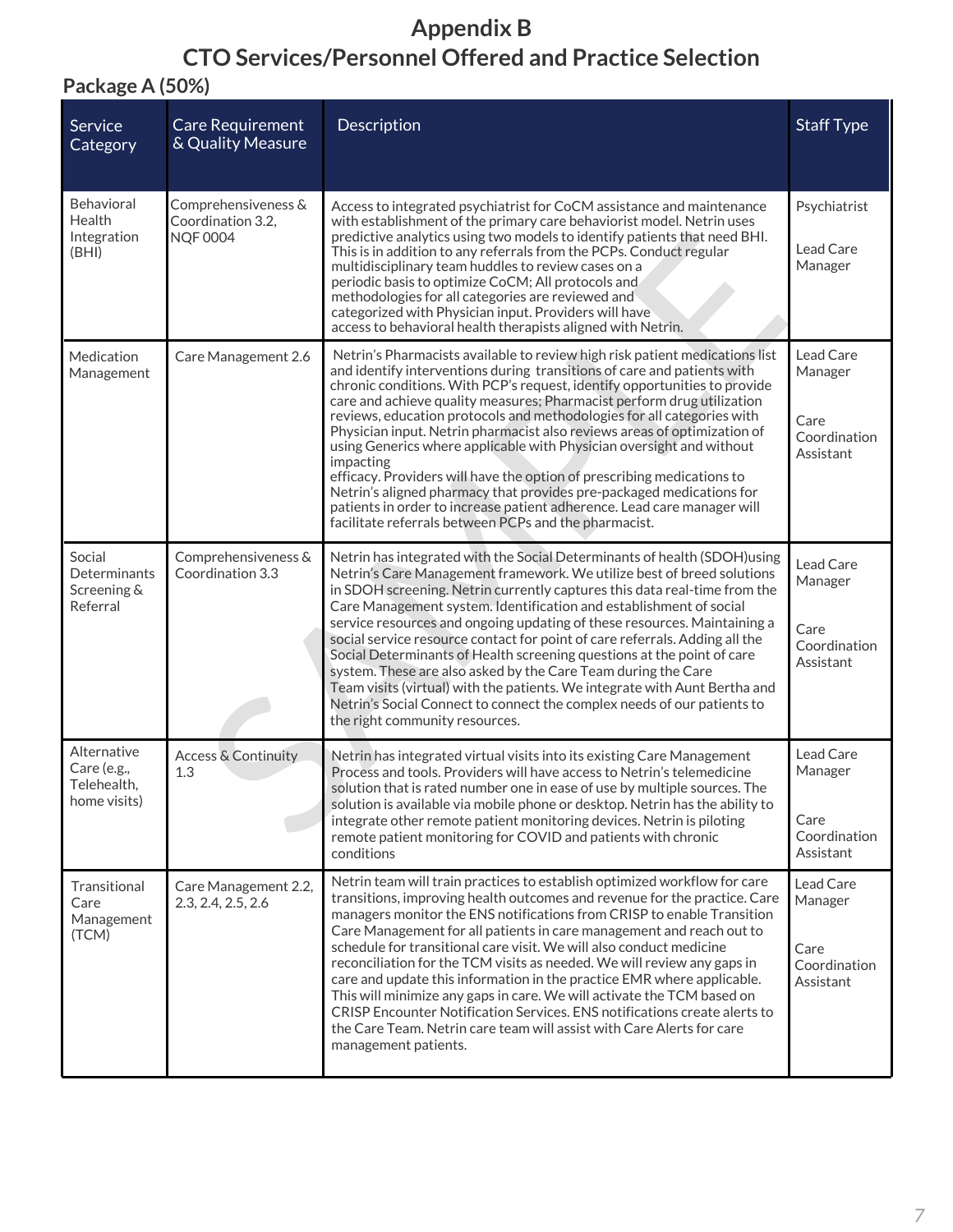| Care<br>Planning &<br>Self-<br>Management<br>Support | Care Management 2.5,<br>Beneficiary &<br><b>Caregiver Experience</b><br>4.2 | Netrin provides Care Management to patients based on three<br>mechanisms. First level is based on any referrals from the practices.<br>Second level is based on predictive analytics and tools created by Netrin.<br>Netrin uses the HCC Risk scoring, ACG Risk, and Netrin's proprietary<br>color-coded models to refer patients to our Care Management teams.<br>Third is based on the patients that we touch as part of the CRISP reporting<br>tools in Pre-AH, Preventable Hospital Indicators, and encounter<br>notification system. Netrin utilizes multiple ways of engaging patients into<br>Care Planning. Netrin uses the various predictive analytics to identify<br>patients that need care management services. Netrin also has mechanisms<br>for practices to direct patients into Care Management services. Netrin<br>constantly monitors the patient experience and Care giver's experience at<br>all stages of the process on a periodic basis. Care Team huddle prioritizes<br>the patients on a regular basis to discuss patient centered care goals. | Lead Care<br>Manager<br>Care<br>Coordination<br>Assistant<br>Pharmacist            |
|------------------------------------------------------|-----------------------------------------------------------------------------|--------------------------------------------------------------------------------------------------------------------------------------------------------------------------------------------------------------------------------------------------------------------------------------------------------------------------------------------------------------------------------------------------------------------------------------------------------------------------------------------------------------------------------------------------------------------------------------------------------------------------------------------------------------------------------------------------------------------------------------------------------------------------------------------------------------------------------------------------------------------------------------------------------------------------------------------------------------------------------------------------------------------------------------------------------------------------|------------------------------------------------------------------------------------|
| Population<br>Health<br>Management<br>& Analytics    | Planned Care for<br>Health Outcomes 5.1,<br>eCQMs, Utilization              | Netrin leverages 2 different Population Health Analytics<br>tools. Netrin is able to consume the claims data, clinical<br>data and the social determinants of health data within its<br>data infrastructure. Netrin loads the Cost and Utilization<br>data within our data system.                                                                                                                                                                                                                                                                                                                                                                                                                                                                                                                                                                                                                                                                                                                                                                                       | Population Health<br>Data Analyst Team<br>Practice<br>Transformation<br>Specialist |
| Clinical &<br>Claims Data<br>Analysis                | Care Management<br>2.1-2.4, Utilization                                     | Practice will provide access to their practice EMR systems for Netrin<br>specialist. Netrin is able to load the CCLF files if made available. If the<br>practice is also on the Netrin ACO, Netrin is able to have access to all the<br>CCLF data for all the Medicare lives attributed to the practices.; Netrin<br>team has access to the CRISP CRS as well as the Netrin Care Management<br>Module. Netrin gathers the data from the CRISP CRS and creates data<br>uploads the Netrin home grown Care Management. Netrin creates 3<br>flavors of Care Management. Netrin also integrates the social<br>determinants of health data.                                                                                                                                                                                                                                                                                                                                                                                                                                   | Population Health<br>Data Analyst Team<br>Practice<br>Transformation<br>Specialist |
| Patient<br>Family<br>Advisory<br>Councils<br>(PFACs) | Beneficiary &<br><b>Caregiver Experience</b><br>4.1                         | Netrin will assess the Practice's readiness for partnering with patients and<br>their families. Netrin prepares clinician and staff for PFAC collaboration.<br>Netrin will define the PFAC's Purpose, Structure and Membership<br>selecting the PFAC. Netrin will assist and train practices to set up PFAC<br>at their practices in the mood that is best for the practice. Netrin will help<br>practices prioritize follow-up and quality improvement based on PFAC<br>feedback.                                                                                                                                                                                                                                                                                                                                                                                                                                                                                                                                                                                       | <b>Medical Director</b><br>Lead Care Manager<br>Care Coordination<br>Assistant     |
| Quality &<br>Utilization<br>Performance              | Planned Care for<br>Health Outcomes 5.1,<br>eCQMs                           | CTO will consistently track and measure the cost, utilization and Quality<br>performance for all patients that are attributed to the CTO. Based on this<br>tracking / measuring, the CTO will make suggestions to improve each<br>practice's performance on key outcomes, including cost of care, electronic<br>clinical quality measures, beneficiary experience, and utilization measures.<br>Suggestions could involve changes to the workflow of the practice, data<br>entry by the practice into its relevant EHR and based on data that is<br>made available to the CTO, via the CRISP Portal. This process may help in<br>the success of annual clinical quality data submission, which is a<br>requirement for both the CTO and the participating practice.                                                                                                                                                                                                                                                                                                      | Population Health<br>Data<br>Analyst Team<br><b>Medical Director</b>               |
| 24/7 Access                                          | Access & Continuity<br>$1.2\,$                                              | Patients will have 24x7 Access the Care team. Netrin staff will have 24x7<br>Access to the patient medical record. Netrin Care Team also have 24x7<br>Telemedicine / Secure Video conferencing module.                                                                                                                                                                                                                                                                                                                                                                                                                                                                                                                                                                                                                                                                                                                                                                                                                                                                   | Lead Care Manager<br>Care Coordination<br>Assistant                                |
| Referral<br>Management                               | Comprehensiveness &<br>Coordination 3.1                                     | Netrin's care team will facilitate timely, appropriate referrals for patients<br>to quality specialists. Education of the participating practices on<br>distribution of high cost specialists and high cost hospitals based on CMS<br>claims reports will be conducted.                                                                                                                                                                                                                                                                                                                                                                                                                                                                                                                                                                                                                                                                                                                                                                                                  | Lead Care Manager<br>Care Coordination<br>Assistant                                |
| Other                                                | <b>HCC Training</b>                                                         | Netrin would train the practice staff on HCCs coding                                                                                                                                                                                                                                                                                                                                                                                                                                                                                                                                                                                                                                                                                                                                                                                                                                                                                                                                                                                                                     | Population Health<br>Data Analyst Team                                             |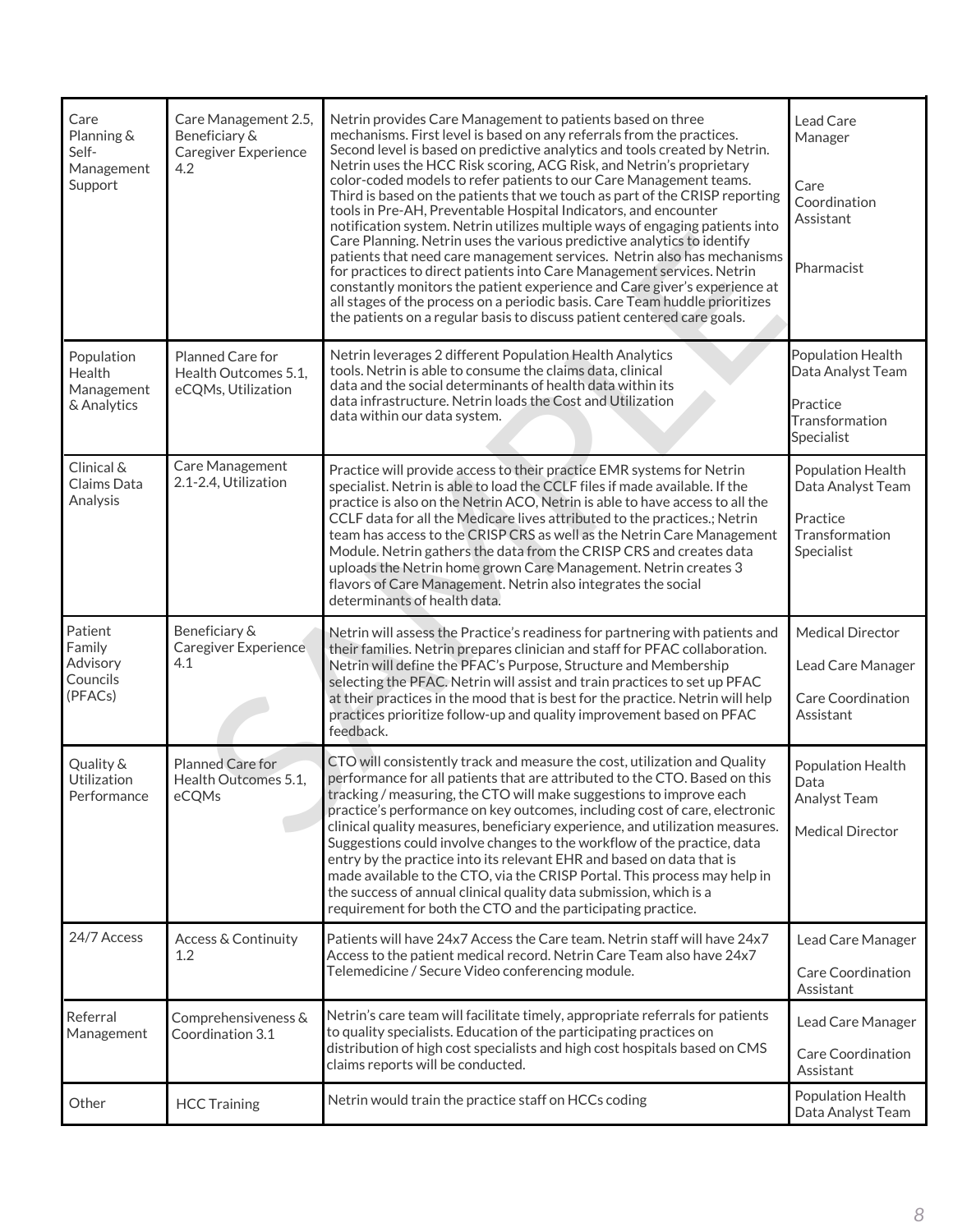| Package B (30%)                                           |                                                                      |                                                                                                                                                                                                                                                                                                                                                                                                                                                                                                                                                                                                                                                                                                                                                                                                           |                                                 |                                                |
|-----------------------------------------------------------|----------------------------------------------------------------------|-----------------------------------------------------------------------------------------------------------------------------------------------------------------------------------------------------------------------------------------------------------------------------------------------------------------------------------------------------------------------------------------------------------------------------------------------------------------------------------------------------------------------------------------------------------------------------------------------------------------------------------------------------------------------------------------------------------------------------------------------------------------------------------------------------------|-------------------------------------------------|------------------------------------------------|
| Service<br>Category                                       | <b>Care Requirement</b><br>& Quality Measure                         | Description                                                                                                                                                                                                                                                                                                                                                                                                                                                                                                                                                                                                                                                                                                                                                                                               | <b>Staff Type</b>                               | Ratio of staff<br>(FTE) to<br>practice         |
| <b>Behavioral</b><br>Health<br>Integration<br>(BHI)       | Comprehensiveness &<br>Coordination 3.2,<br><b>NQF 0004</b>          | Access to psychiatrist for CoCM assistance and maintenance with<br>establishment of the primary care behaviorist model. Netrin uses<br>predictive analytics using two models to identify patients that need BHI.<br>This is in addition to any referrals from the PCPs. Conduct regular<br>multidisciplinary team huddles to review cases on a periodic basis to<br>optimize CoCM.; All protocols and methodologies for all categories<br>are reviewed and categorized with Physician input. Providers will have<br>access to behavioral health therapists that are aligned with Netrin.                                                                                                                                                                                                                  | Psychiatrist<br>Lead Care<br>Manager            | All practices<br>1 per 10<br>practices         |
| Medication<br>Management                                  | Care Management 2.6                                                  | Netrin's Pharmacists available to review top 5% high risk patient's<br>medications list and identify interventions during transitions of care and<br>patients with chronic conditions. Based on PCP's request, we will have<br>periodic virtual huddles with the practices on demand; Pharmacist reviews<br>the medications for certain frequent fliers. All protocols and<br>methodologies for all categories are reviewed and categorized with<br>Physician input. Netrin also reviews areas of optimization of using<br>Generics where applicable with Physician oversight and without<br>impacting efficacy. Providers will have the option of prescribing<br>medications to Netrin's aligned pharmacy that provides pre-packaged<br>medications for patients in order to increase patient adherence. | Pharmacist                                      | All practices                                  |
| Social<br>Determinants<br>Screening &<br>Referral         | Comprehensiveness &<br>Coordination 3.3                              | Identification and establishment of social service resources and ongoing<br>updating of these resources. Maintaining a social service resource<br>contact for point of care referrals. We utilize best of breed solutions in<br>SDOH screening. Advising providers in integration of Social Determinants<br>of Health screening questions at the point of care system. Consult<br>available for difficult patient cases.                                                                                                                                                                                                                                                                                                                                                                                  | Care<br>Coordination<br>Assistant               | 1 per 10<br>practices                          |
| Alternative<br>Care (e.g.,<br>Telehealth,<br>home visits) | Access & Continuity<br>1.3                                           | Netrin has created the Telehealth module technology. This works on<br>Mobile devices and Care Management Consoles. Netrin has the<br>ability to integrate other remote patient monitoring devices. Providers will<br>have the option of implementing remote patient monitoring through the<br>help of the Netrin team.                                                                                                                                                                                                                                                                                                                                                                                                                                                                                    | Care<br>Coordination practices<br>Assistant     | 1 per 10                                       |
| Transitional<br>Care<br>Management<br>(TCM)               | Care Management 2.2,<br>2.3, 2.4, 2.5, 2.6                           | Netrin team will train practices to establish optimized workflow for care<br>transitions, improving health outcomes and revenue for the practice.<br>Practices will be trained to review any gaps in care and update this<br>information in the practice EMR where applicable. This will minimize any<br>gaps in care. We will assist the practice to activate the workflow for TCM<br>based on CRISP Encounter Notification Services.                                                                                                                                                                                                                                                                                                                                                                    | Care<br>Coordination<br>Assistant               | 1 per 10<br>practices                          |
| Care Planning &<br>Self-<br>Management<br>Support         | Care Management<br>2.5, Beneficiary &<br>Caregiver<br>Experience 4.2 | Netrin will offer training to practice's care manager on how to provide<br>episodic and longitudinal care management. Netrin will offer customized<br>care plan and training materials to the practice. Practices will receive<br>Netrin's priority risk algorithms to assist in identifying patients for care<br>management in conjunction with CRISP reports. Consults available for<br>difficult patients.                                                                                                                                                                                                                                                                                                                                                                                             | Care<br>Coordination<br>Assistant<br>Pharmacist | 1 per 10<br>practices<br>1 per 10<br>practices |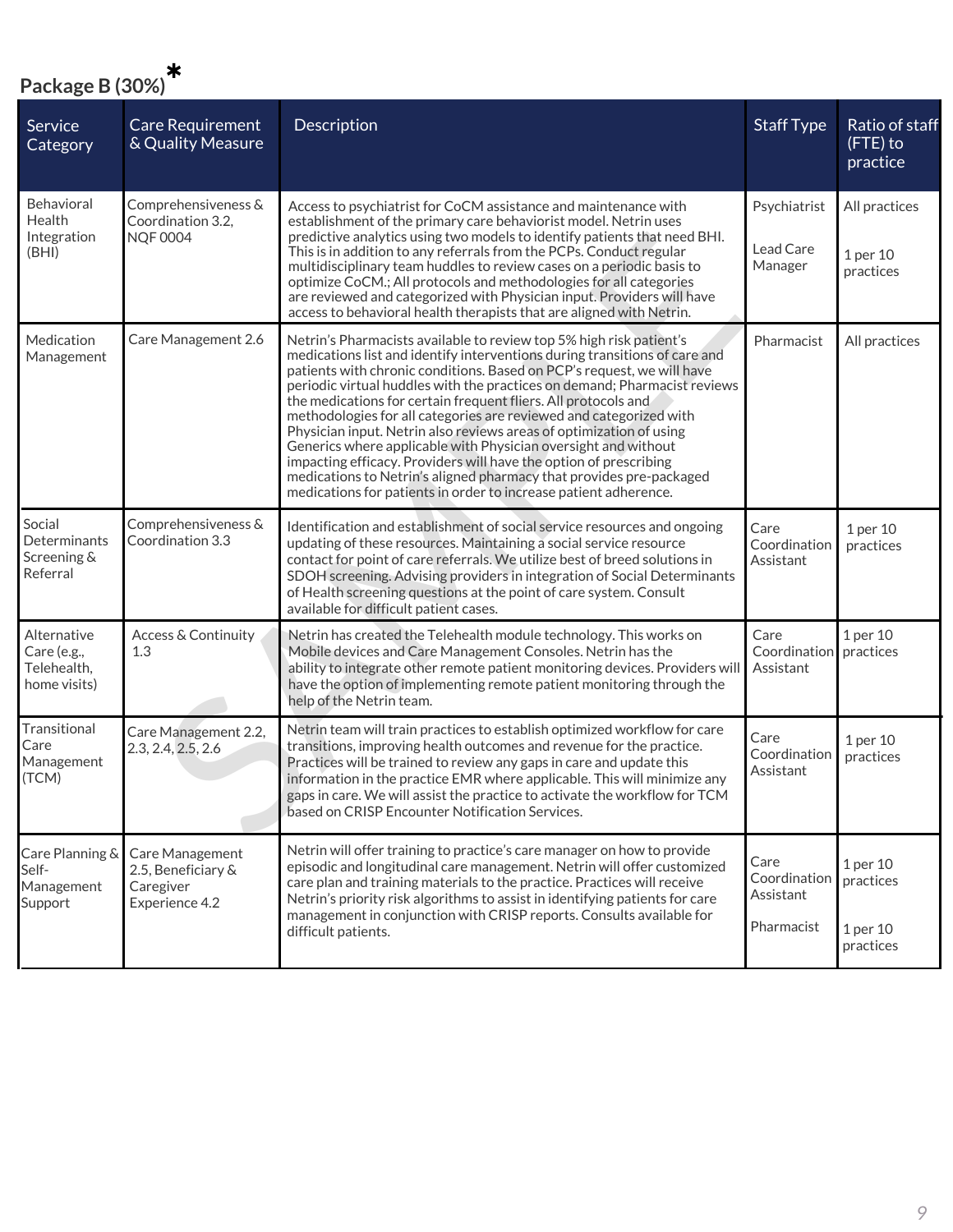| Population<br>Health<br>Management<br>& Analytics        | Planned Care for<br><b>Health Outcomes</b><br>5.1, eCQMs,<br><b>Utilization</b> | Netrin leverages 2 different Population Health Analytics tools. Netrin is<br>able to consume the claims data, clinical data and the social<br>determinants of health data within its data infrastructure.                                                                                                                                                                                                                                                                                                                                                                                                                                                                                                                                                           | Population<br>Health Data<br>Analyst Team                        | All practices                  |
|----------------------------------------------------------|---------------------------------------------------------------------------------|---------------------------------------------------------------------------------------------------------------------------------------------------------------------------------------------------------------------------------------------------------------------------------------------------------------------------------------------------------------------------------------------------------------------------------------------------------------------------------------------------------------------------------------------------------------------------------------------------------------------------------------------------------------------------------------------------------------------------------------------------------------------|------------------------------------------------------------------|--------------------------------|
| Clinical &<br>Claims Data<br>Analysis                    | Care Management<br>2.1-2.4, Utilization                                         | Netrin is able to load the CCLF files if made available. If the practice is also<br>on the Netrin ACO, Netrin is able to have access to all the CCLF data for all<br>the Medicare lives attributed to the practices.; Netrin team has access to<br>the CRISP CRS as well as the Netrin Care Management Module. Netrin<br>gathers the data from the CRISP CRS and creates data uploads the Netrin<br>home grown Care Management. Netrin creates 3 flavors of Care<br>Management. Netrin also integrates the social determinants of<br>health data.                                                                                                                                                                                                                   | Population<br><b>Health Data</b><br>Analyst Team                 | All practices                  |
| <b>Patient Family</b><br>Advisory<br>Councils<br>(PFACs) | Beneficiary &<br>Caregiver<br>Experience 4.1                                    | Netrin will assess the Practice's readiness for partnering with patients and<br>their families. Netrin prepares clinician and staff for PFAC collaboration.<br>Netrin will define the PFAC's Purpose, Structure and Membership<br>selecting the PFAC. Netrin will assist and train practices to set up PFAC at<br>their practices in the mood that is best for the practice.                                                                                                                                                                                                                                                                                                                                                                                        | Care<br>Coordination<br>Assistant                                | 1 per 10<br>practices          |
| Quality &<br><b>Utilization</b><br>Performance           | Planned Care for<br><b>Health Outcomes</b><br>5.1, eCQMs                        | CTO will consistently track and measure the cost, utilization and Quality<br>performance for all patients that are attributed to the CTO. Based on<br>this tracking / measuring, the CTO will make suggestions to improve each<br>practice's performance on key outcomes, including cost of care, electronic<br>clinical quality measures, beneficiary experience, and utilization<br>measures. Suggestions could involve changes to the workflow of the<br>practice, data entry by the practice into its relevant EHR and based on<br>data that is made available to the CTO, via the CRISP Portal. This process<br>may help in the success of annual clinical quality data submission, which is<br>a requirement for both the CTO and the participating practice. | Population<br>Health Data<br>Analyst Team<br>Medical<br>Director | All practices<br>All practices |
| 24/7 Access                                              | Access &<br>Continuity 1.2                                                      | Netrin team will train practices to establish optimized workflow for care<br>transitions, improving health outcomes and revenue for the practice.<br>Practices will be trained to review any gaps in care and update this<br>information in the practice EMR where applicable. This will minimize any<br>gaps in care. We will assist the practice to activate the workflow for TCM<br>based on CRISP Encounter Notification Services. Practices will have the<br>option to use Netrin's 24x7 Telemedicine / Secure Video conferencing<br>module.                                                                                                                                                                                                                   | Care<br>Coordination<br>Assistant                                | 1 per 10<br>practices          |
| Referral<br>Management                                   | Comprehensiveness<br>& Coordination 3.1                                         | Education of the participating practices on distribution of high cost<br>specialists and high cost hospitals based on CMS claims reports will be<br>conducted.                                                                                                                                                                                                                                                                                                                                                                                                                                                                                                                                                                                                      | Care<br>Coordination<br>Assistant                                | 1 per 10<br>practices          |

\* Practice will have its own care manager to work in conjunction with the CTO and the CTO's offerings.

**Final Practice Selection**

**\_\_\_\_ Package A (50%)**

**\_\_\_\_ Package B (30%)**

CTO Signature SAMPLE Only – Do NOT Complete Now \_\_\_\_\_\_\_\_\_\_\_\_\_\_\_\_\_\_\_\_\_\_\_\_\_\_\_\_\_

Practice Signature SAMPLE Only – Do NOT Complete Now \_\_\_\_\_\_\_\_\_\_\_\_\_\_\_\_\_\_\_\_\_\_\_\_\_\_\_\_\_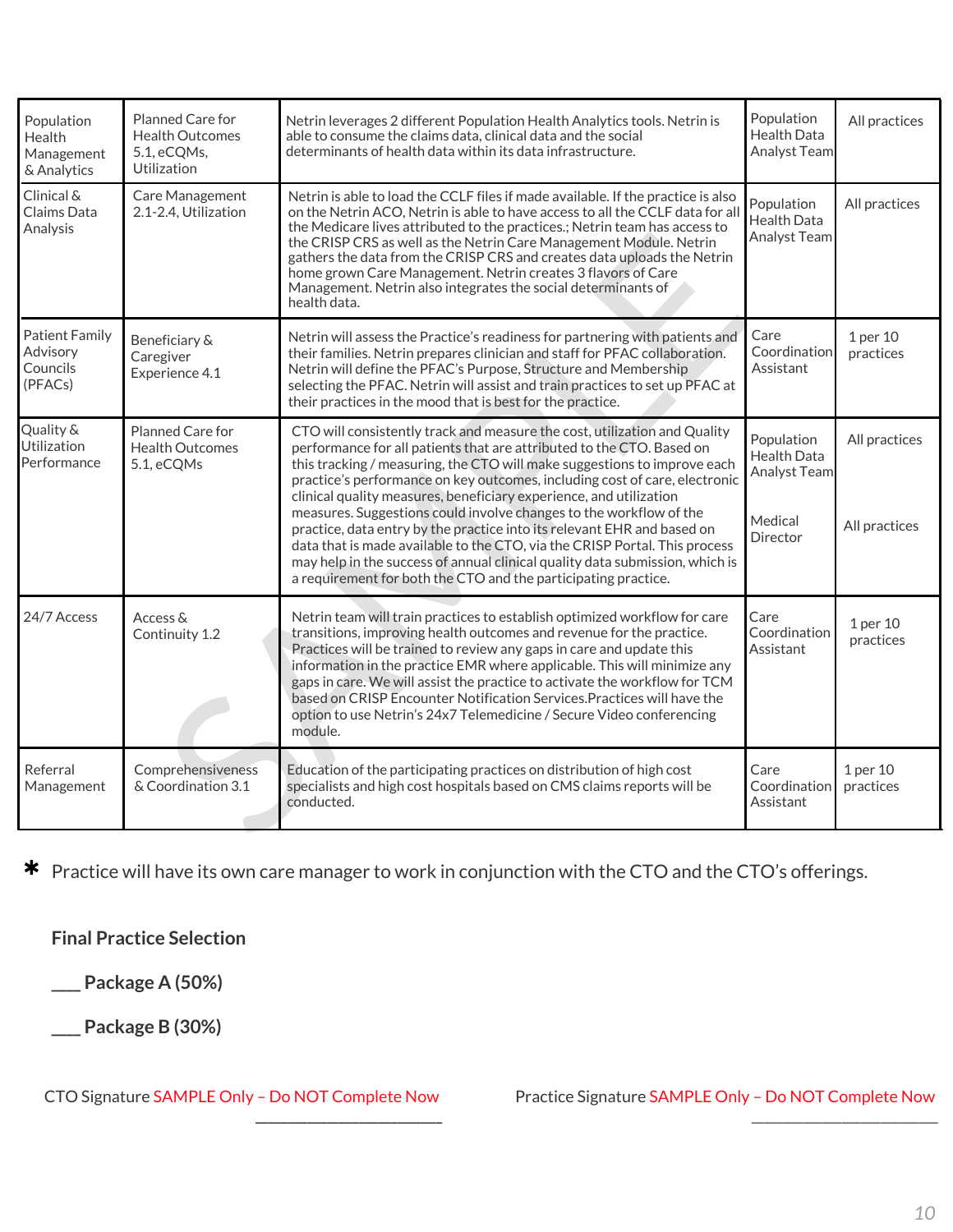## **Appendix C Business Associate Agreement between the CTO and the Practice**

## **BUSINESS ASSOCIATE AGREEMENT**

This Business Associate Agreement (the "Agreement") is made effective the \_\_\_\_\_\_\_\_\_\_ day of \_\_\_\_\_\_\_\_\_\_\_, 20\_\_\_, by and between \_\_\_\_\_\_\_\_\_\_\_\_\_\_\_\_\_\_\_\_\_\_\_\_\_, hereinafter referred to as "Covered Entity," and \_\_\_Netrin Accountable Care LLC. \_\_, hereinafter referred to as "Business Associate" (individually, a "Party" and collectively, the "Parties").

WHEREAS, the Parties wish to enter into a Business Associate Agreement to ensure compliance with the Privacy and Security Rules of the Health Insurance Portability and Accountability Act of 1996 ("HIPAA Privacy and Security Rules") (45 C.F.R. Parts 160 and 164); and

WHEREAS, the Health Information Technology for Economic and Clinical Health ("HITECH") Act of the American Recovery and Reinvestment Act of 2009, Pub. L. 111-5, modified the HIPAA Privacy and Security Rules (hereinafter, all references to the "HIPAA Privacy and Security Rules" include all amendments thereto set forth in the HITECH Act and any accompanying regulations); and WHEREAS, the Parties have entered into a written or oral arrangement or arrangements (the "Underlying Agreements") whereby Business Associate will provide certain services to Covered Entity that require Business Associate to create, receive, maintain, or transmit Protected Health Information on Covered Entity's behalf, and accordingly Business Associate may be considered a "business associate" of Covered Entity as defined in the HIPAA Privacy and Security Rules; and

WHEREAS, Business Associate and Covered Entity wish to comply with the HIPAA Privacy and Security Rules, and Business Associate wishes to honor its obligations as a Business Associate to Covered Entity.

THEREFORE, in consideration of the Parties' new or continuing obligations under the Underlying Agreements, and for other good and valuable consideration, the receipt and sufficiency of which is hereby acknowledged, the Parties agree to the provisions of this Agreement.

In section, then simulate all amendments thereto set form in the Hill-CH Act and any accurate a particulate and sections, the Parties have entered into a written or oral arrangement of arrangements (the "BERAS, the Parties Except as otherwise defined herein, any and all capitalized terms in this Agreement shall have the definitions set forth in the HIPAA Privacy and Security Rules. In the event of an inconsistency between the provisions of this Agreement and mandatory provisions of the HIPAA Privacy and Security Rules, the HIPAA Privacy and Security Rules in effect at the time shall control. Where provisions of this Agreement are different than those mandated by the HIPAA Privacy and Security Rules but are nonetheless permitted by the HIPAA Privacy and Security Rules, the provisions of this Agreement shall control. The Parties acknowledge and agree that from time to time, Business Associate may be providing services to Covered Entity both when Covered Entity is acting as a "business associate" to another Covered Entity and at other times, when Covered Entity is itself a Covered Entity. This Agreement shall relate only to those times when Covered Entity is a Covered Entity and not when it is acting as a prime business associate. The Parties agree that those times when Covered Entity is acting as a business associate shall be covered by a separate business associate agreement, provided, however, that if the Parties have not entered into such separate business associate agreement, this Agreement shall remain applicable.

## I. PERMITTED USES AND DISCLOSURES BY BUSINESS ASSOCIATE

a- Business Associate may use or disclose Protected Health Information to perform functions, activities, or services for, or on behalf of, Covered Entity as specified in the Underlying Agreements, provided that such use or disclosure would not violate the HIPAA Privacy and Security Rules if done by Covered Entity.

b- Business Associate may use Protected Health Information in its possession for its proper management and administration and to fulfill any present or future legal responsibilities of Business Associate, provided that such uses are permitted under state and federal confidentiality laws. Notwithstanding the foregoing, Business Associate may not deidentify or aggregate such data, regardless of what state or federal laws allow, except as required of the Business Associate under the Underlying Agreements.

c- Business Associate may disclose Protected Health Information in its possession to employees or contractors for the purposes of its proper management and administration or to fulfill any present or future legal responsibilities of Business Associate, provided that: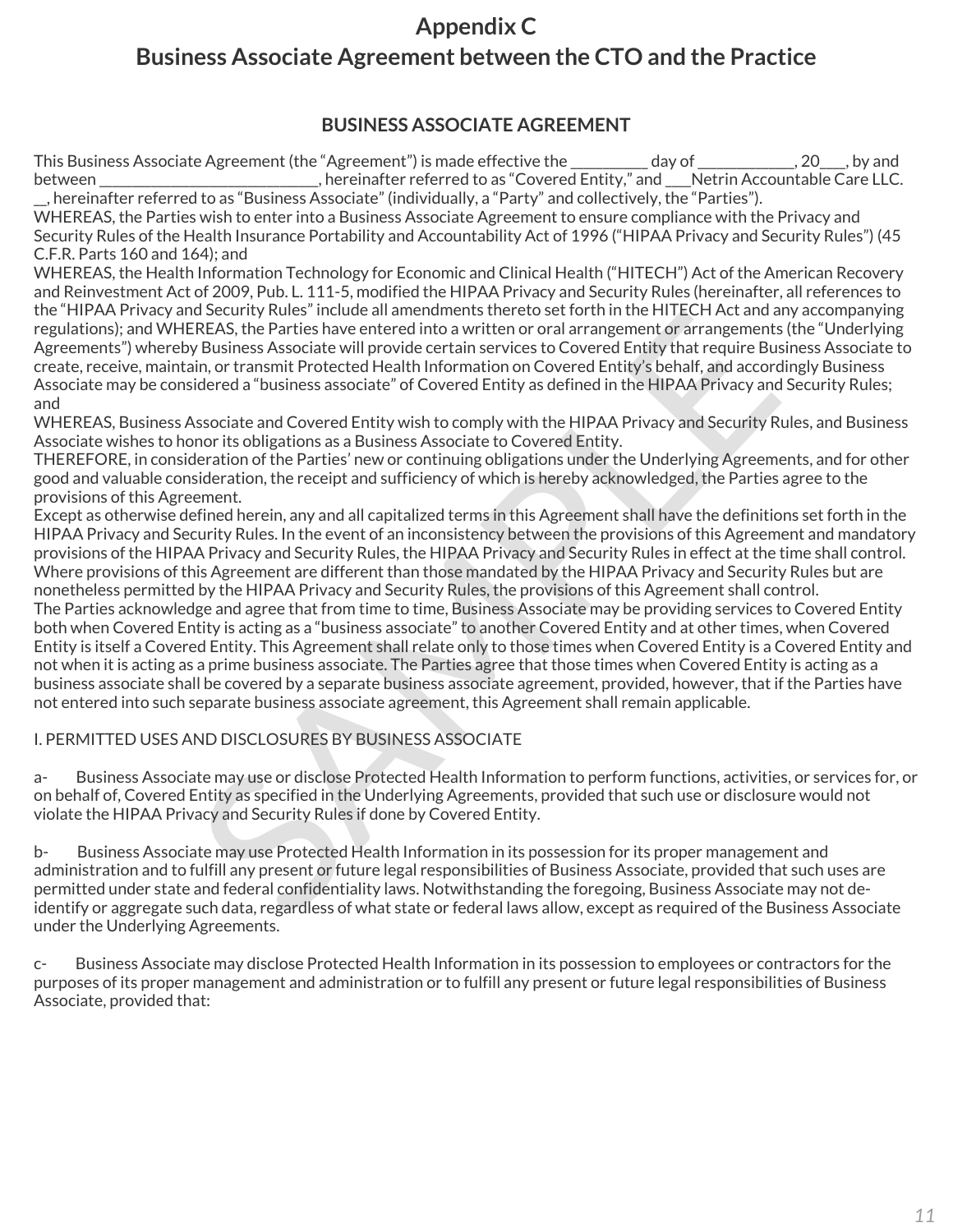#### 1- the disclosures are required by law; or

 2- Business Associate obtains reasonable assurances from the third parties to whom the Protected Health Information is disclosed that the information will remain confidential and be used or further disclosed only as required by law or for the purpose for which it was disclosed to the third party, and that such third parties will notify Business Associate of any instances of which they are aware in which the confidentiality of the information has been breached.

#### II. OBLIGATIONS AND ACTIVITIES OF BUSINESS ASSOCIATE

a- Business Associate agrees not to use or further disclose Protected Health Information other thanas permitted or required by this Agreement or the Underlying Agreements or as required by law.

b- Business Associate agrees to use appropriate safeguards, and to comply, where applicable, with 45 C.F.R. Part 164, Subpart C with respect to Electronic Protected Health Information, to prevent use or disclosure of Protected Health Information other than as provided for by this Agreement. Specifically, Business Associate will:

 1- implement the administrative, physical, and technical safeguards set forth in 45 C.F.R. §§ 164.308, 164.310, and 164.312 that reasonably and appropriately protect the confidentiality, integrity, and availability of any Protected Health Information that it creates, receives, maintains, or transmits on behalf of Covered Entity, and, in accordance with 45 C.F.R. § 164.316, implement and maintain reasonable and appropriate policies and procedures to enable it to comply with the requirements outlined in 45 C.F.R. §§ 164.308, 164.310, and 164.312; and

ale agrees to tote alphorate sareguards, and to comply, where a pplicalible, whil the Checked Health Information, to prevent use or disclosure of Protected Health information, to prevent use or disclosure of Protected Heal 2- report to Covered Entity any Security Incident that does not rise to the level of a Breach of Unsecured Protected Health Information ("Breach"), and any use or disclosure of Protected Health Information that is not provided for by this Agreement but that does not rise to the level of a Breach, of which Business Associate, or any third party becomes aware or should have been aware. The report shall be made as soon as practical, and in any event within ten (10) days of Business Associate's or such third party's discovery (or, if earlier, when it should have been aware) of the Security Incident or the

impermissible use or disclosure.

c- Business Associate shall require each subcontractor that creates, receives, maintains, or transmits Protected Health Information on its behalf to enter into a business associate agreement containing the same restrictions on access, use, and disclosure of Protected Health Information as those applicable to Business Associate under this Agreement. Furthermore, to the extent that Business Associate provides Electronic Protected Health Information to a subcontractor, Business Associate shall require such subcontractor to comply with all applicable provisions of 45 C.F.R. Part 164, Subpart C.

d- Business Associate agrees to comply with any requests for restrictions on certain disclosures of Protected Health Information to which Covered Entity has agreed in accordance with 45 C.F.R. § 164.522 of which Business Associate has been notified by Covered Entity.

e- f Business Associate maintains a designated record set on behalf of Covered Entity, at the request of Covered Entity and in a reasonable time and manner, Business Associate agrees to make available Protected Health Information required for Covered Entity to respond to an individual's request for access to his or her Protected Health Information in accordance with 45 C.F.R. § 164.524. If Business Associate maintains Protected Health Information in an electronic designated record set, it agrees to make such Protected Health Information available electronically to Covered Entity or, upon Covered Entity's specific request, to the individual requesting it. If Business Associate receives a request from an individual for access to his or her Protected Health Information, Business Associate shall promptly (within 1 business day) notify Covered Entity.

f- If Business Associate maintains a designated record set on behalf of Covered Entity, at the request of Covered Entity and in a reasonable time and manner, Business Associate agrees to make available Protected Health Information required for amendment by Covered Entity in accordance with the requirements of 45 C.F.R. § 164.526.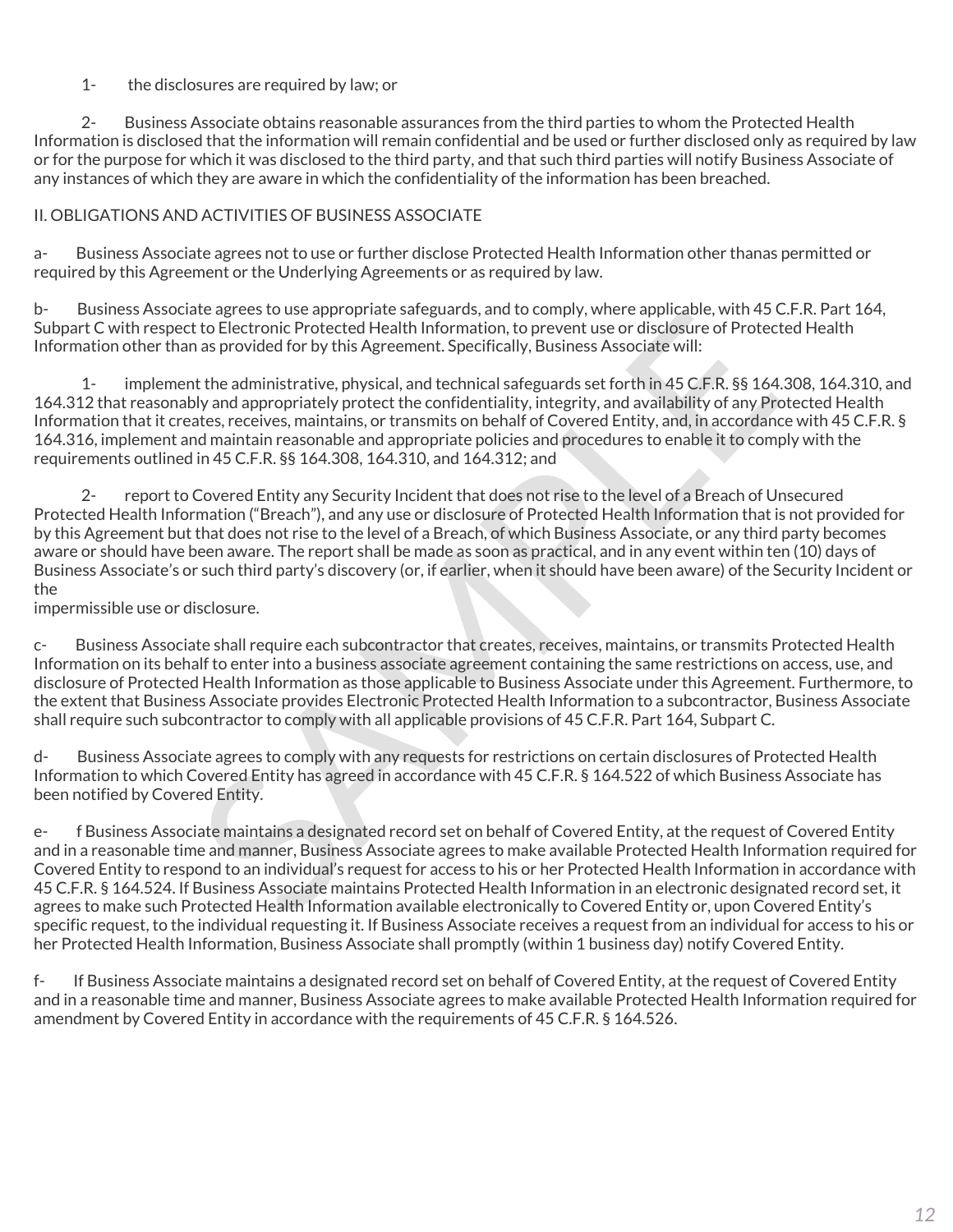g- Business Associate agrees to document any disclosures of Protected Health Information, and to make Protected Health Information available for purposes of accounting of disclosures, as required by 45 C.F.R. § 164.528.

h- If Business Associate is to carry out one or more of Covered Entity's obligations under 45 C.F.R. Part 164, Subpart E, Business Associate shall comply with the requirements of Subpart E that apply to Covered Entity in the performance of such obligation(s).

i- Business Associate agrees that it will make its internal practices, books, and records relating to the use and disclosure of Protected Health Information received from, or created or received by Business Associate on behalf of, Covered Entity, available to the Secretary, in a time and manner designated by the Secretary, to enable the Secretary to determine Business Associate's or Covered Entity's compliance with the HIPAA Privacy and Security Rules. Business Associate also shall cooperate with the Secretary and, upon the Secretary's request, pursuant to 45 C.F.R. § 160.310, shall disclose Protected Health Information to the Secretary to enable the Secretary to investigate and review Business Associate's or Covered Entity's compliance with the HIPAA Privacy and Security Rules.

j- Unless expressly authorized in the Underlying Agreements, Business Associate shall not:

- 1- use Protected Health Information for marketing or fundraising;
- 2- use Protected Health Information to create a limited data set or to de-identify the information;
- 3- use Protected Health Information to provide data aggregation services; or

 4- use or disclose Protected Health Information in exchange for remuneration of any kind, whether directly or indirectly, financial or non-financial, other than such remuneration as Business Associate receives from Covered Entity in exchange for Business Associate's provision of the services specified in the Underlying Agreements.

#### III. BUSINESS ASSOCIATE'S MITIGATION AND BREACH NOTIFICATION OBLIGATIONS

a- Business Associate agrees to mitigate, to the extent requested by Covered Entity or as otherwise required by law, any harmful effect of a use or disclosure of Protected Health Information by Business Associate in violation of the requirements of this Agreement or applicable law.

Ine seterative to method Protected Health Information and the method of the method of the seterative of the method of the method of the method of the method of the method of the method of the protection of method Health In b- Following the discovery of a Breach, Business Associate shall notify Covered Entity of such Breach without unreasonable delay and in no case later than three (3) calendar days after discovery of the Breach, and shall assist in Covered Entity's breach analysis process, including risk assessment, if requested. A Breach shall be treated as discovered by Business Associate as of the first day on which such Breach is known to Business Associate or, through the exercise of reasonable diligence, would have been known to Business Associate. The Breach notification shall be provided to Covered Entity in the manner specified in 45 C.F.R. § 164.410(c) and shall include the information set forth therein to the extent known. If, following the Breach notification, Business Associate learns additional details about the Breach, Business Associate shall notify Covered Entity promptly as such information becomes available. Covered Entity shall determine whether Business Associate or Covered Entity will be responsible for providing notification of any Breach to affected individuals, the media, the Secretary, and/or any other parties required to be notified under the HIPAA Privacy and Security Rules or other applicable law. If Covered Entity determines that Business Associate will be responsible for providing such notification, Business Associate may not carry out notification until Covered Entity approves the proposed notices in writing.

c- Business Associate shall bear all of Covered Entity's costs of any Breach and resultant notifications, if applicable, when the Breach arises from Business Associate's negligence, willful misconduct, violation of law, violation of the Underlying Agreements, or violation of this Agreement.

#### IV. OBLIGATIONS OF COVERED ENTITY

a- Covered Entity shall provide Business Associate with any changes in, or revocation of, permission by an individual to use or disclose Protected Health Information, if such changes or revocation could reasonably be expected to affect Business Associate's permitted or required uses and disclosures.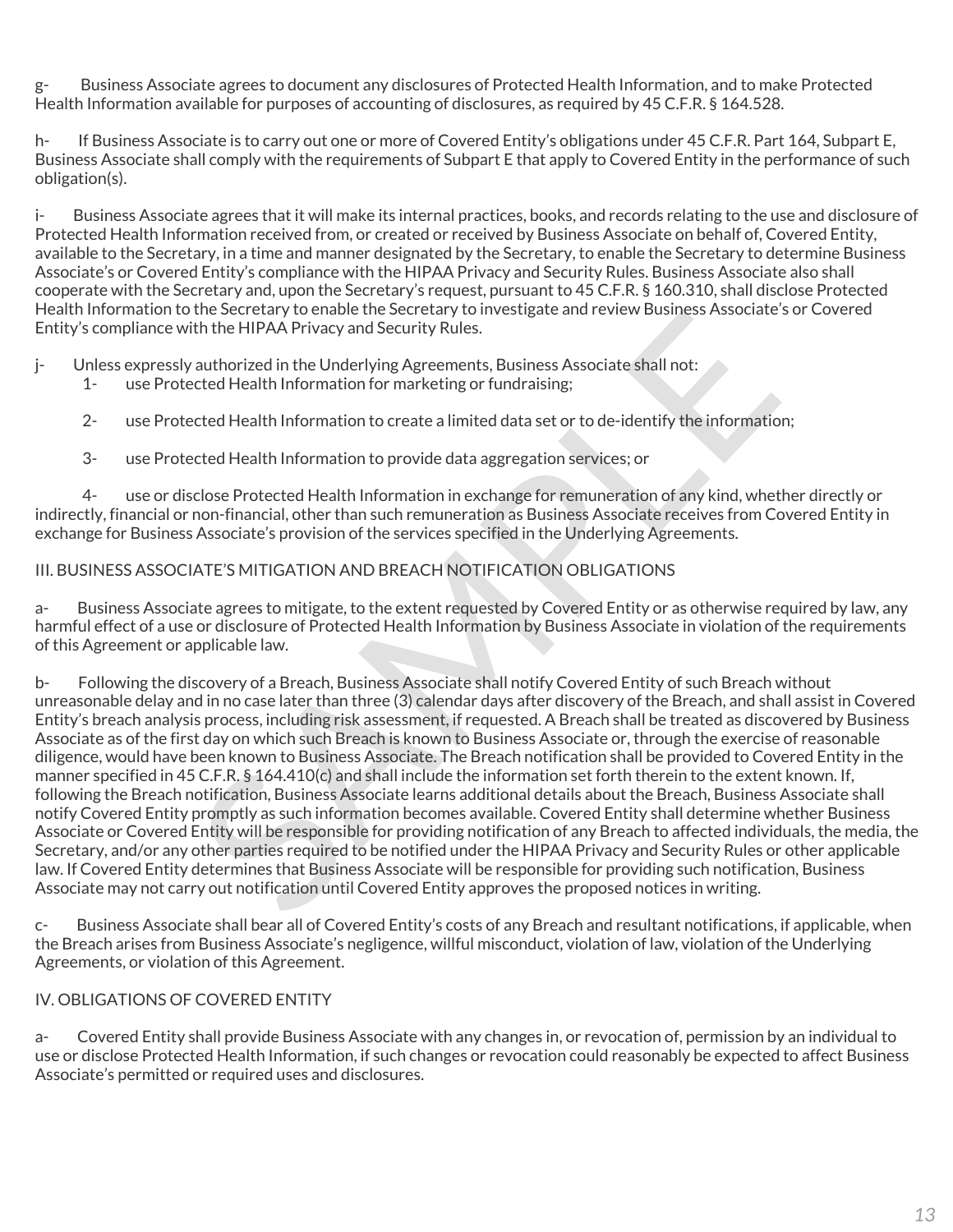b- Covered Entity shall notify Business Associate of any restriction on the use or disclosure of Protected Health Information to which Covered Entity has agreed in accordance with 45 C.F.R. § 164.522, and Covered Entity shall inform Business Associate of the termination of any such restriction, and the effect that such termination shall have, if any, upon Business Associate's use and disclosure of such Protected Health Information.

## V. TERM AND TERMINATION

a- This Agreement shall be effective as of the date first written above, and shall terminate upon the later of the following events: (i) in accordance with Section V.c., when all of the Protected Health Information provided by Covered Entity to Business Associate or created or received by Business Associate on behalf of Covered Entity is returned to Covered Entity or destroyed (and a certificate of destruction is provided) or, if the parties agree that such return or destruction is infeasible, when protections are extended to such information; or (ii) upon the expiration or termination of the last of the Underlying Agreements.

b- Upon either Party's knowledge of a material breach by the other Party of its obligations under this Agreement, the non-breaching Party shall, notify the breaching Party, and the breaching Party shall have thirty (30) days from receipt of that notice to cure the breach or end the violation. If the breaching Party fails to take reasonable steps to effect such a cure within such time period, the non-breaching Party may terminate this Agreement and the Underlying Agreements without penalty.

Where either Party has knowledge of a material breach by the other Party and determines that cure is infeasible, prior notice is not required and the non-breaching Party shall terminate the portion of the Underlying Agreements affected by the breach without penalty. Furthermore, Covered Entity may terminate this Agreement and the Underlying Agreements immediately upon a breach, if Covered Entity determines that it is in the best interest of Covered Entity to immediately terminate this Agreement, or as may be required by law.

### c- Effect of Termination.

ty's knowledge of a material breach by the other Party of its obligations under this Agreen<br>hall, notify the breaching Party, and the breaching Party shall have thirty (30) days from re<br>cho re ond the violation. If the bre 1- Except as provided in paragraph 2 of this subsection c., upon termination of this Agreement, the Underlying Agreements or upon request of Covered Entity, whichever occurs first, Business Associate shall within ten (10) days return or destroy all Protected Health Information received from Covered Entity or created or received by Business Associate on behalf of Covered Entity. This provision shall apply to Protected Health Information that is in the possession of subcontractors of Business Associate. Neither Business Associate nor its subcontractors shall retain copies of the Protected Health Information except as required by law.

 2- In the event that the parties agree that returning or destroying the Protected Health Information is infeasible, Business Associate shall provide within ten (10) days to Covered Entity notification of the conditions that make return or destruction infeasible. Upon such event, Business Associate, and its applicable subcontractors, shall extend the protections of this Agreement to such Protected Health Information and limit further uses and disclosures of such Protected Health Information to those purposes that make the return or destruction infeasible, for so long as Business Associate and its applicable subcontractors maintain such Protected Health Information.

#### VI. MISCELLANEOUS

a- Indemnification. Each Party shall indemnify and hold the other harmless from and against all claims, liabilities, judgments, fines, assessments, penalties, awards, or other expenses, of any kind or nature whatsoever, including, without limitations, attorneys' fees, expert witness fees, and costs of investigation, litigation or dispute resolution, relating to or arising out of any breach of this Agreement, or any Breach, by that Party or its subcontractors or agents.

b- No Rights in Third Parties. Except as expressly stated herein or in the HIPAA Privacy and Security Rules, the Parties to this Agreement do not intend to create any rights in any third parties.

c- Survival. The obligations of Business Associate under Section V.c. of this Agreement shall survive the expiration, termination, or cancellation of this Agreement, the Underlying Agreements, and/or the business relationship of the Parties, and shall continue to bind Business Associate, its agents, employees, contractors, successors, and assigns as set forth herein. Furthermore, the Parties' indemnification obligations pursuant to Section VI.a. of this Agreement shall survive the expiration, termination, or cancellation of this Agreement, the Underlying Agreements, and/or the business relationship of the Parties, and shall continue to bind the Parties, their agents, employees, contractors, successors, and assigns as set forth herein.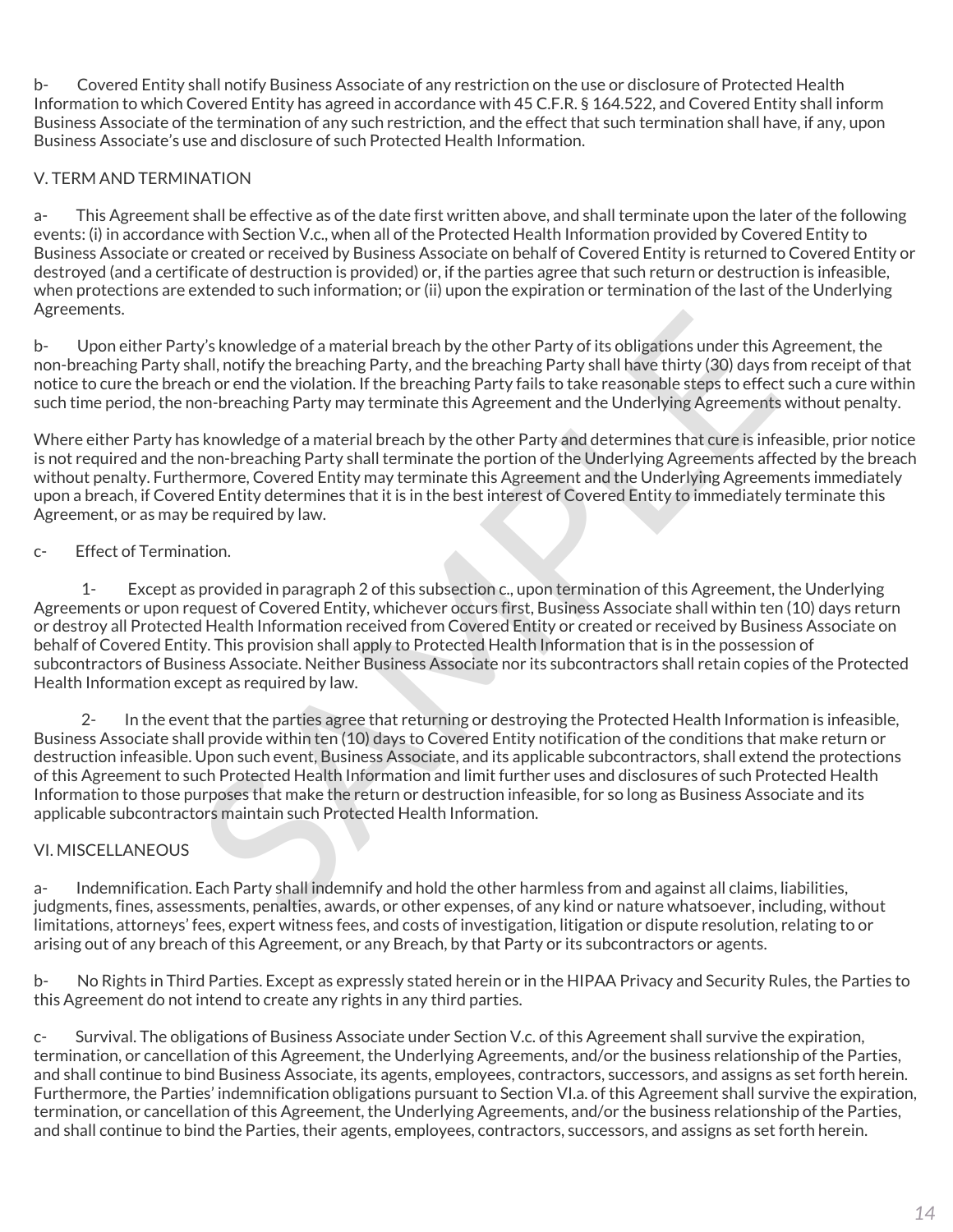d- Amendment. The Parties agree that this Agreement will be amended automatically to conform to any changes in the HIPAA Privacy and Security Rules as are necessary for each of them to comply with the current requirements of the HIPAA Privacy and Security Rules and the Health Insurance Portability and Accountability Act, unless a particular statutory or regulatory provision requires that the terms of this Agreement be amended to reflect any such change. In those instances where an amendment to this Agreement is required by law, the Parties shall negotiate in good faith to amend the xii terms of this Agreement within sixty (60) days of the effective date of the law or final rule requiring the amendment. If, following such period of good faith negotiations, the Parties cannot agree upon an amendment to implement the requirements of said law or final rule, then either Party may terminate this Agreement and the Underlying Agreements upon ten (10) days written notice to the other Party. Except as provided above, this Agreement may be amended or modified only in a writing signed by the Parties.

e- Assignment. Neither Party may assign its respective rights and obligations under this Agreement without the prior written consent of the other Party.

f- Independent Contractor. None of the provisions of this Agreement are intended to create, nor will they be deemed to create, any relationship between the Parties other than that of independent parties contracting with each other solely for the purposes of effecting the provisions of this Agreement and any other agreements between the Parties evidencing their business relationship. Nothing in this Agreement creates or is intended to create an agency relationship.

other Party,<br>
Intractor. None of the provisions of this Agreement are intended to create, nor will they be<br>
plottween the Parties other than that of independent parties contracting with each other<br>
he plottween the Parties g- Governing Law. To the extent this Agreement is not governed exclusively by the HIPAA Privacy and Security Rules or other provisions of federal statutory or regulatory law, it will be governed by and construed in accordance with the laws of the Commonwealth of Virginia and shall be brought exclusively in the state courts located in Loudoun or Fairfax County, VA or in the federal courts located in Alexandria, VA. Each party consents to the sole jurisdiction of the courts located in such venues and no party shall make any claim of an inconvenient or improper forum.

h- No Waiver. No change, waiver, or discharge of any liability or obligation hereunder on any one or more occasions shall be deemed a waiver of performance of any continuing or other obligation, or shall prohibit enforcement of any obligation, on any other occasion.

i- Interpretation. Any ambiguity of this Agreement shall be resolved in favor of a meaning that permits Covered Entity and Business Associate to comply with the HIPAA Privacy and Security Rules.

j- Severability. In the event that any provision of this Agreement is held by a court of competent jurisdiction to be invalid or unenforceable, the remainder of the provisions of this Agreement will remain in full force and effect.

k- Notice. Any notification required in this Agreement shall be made in writing to the representative of the other Party who signed this Agreement or the person currently serving in that representative's position with the other Party.

l- Certain Provisions Not Effective in Certain Circumstances. The provisions of this Agreement relating to the HIPAA Security Rule shall not apply to Business Associate if Business Associate does not receive, create, maintain, or transmit any Electronic Protected Health Information from or on behalf of Covered Entity.

m- Entire Agreement. This Agreement constitutes the entire understanding of the Parties with respect to the subject matter hereof and supersedes all prior agreements, oral or written. In the event of any inconsistency between this Agreement and any other agreement between the Parties concerning the use and disclosure of Protected Health Information and the Parties' obligations with respect thereto, the terms of this Agreement shall control. Notwithstanding the foregoing, if the Parties have entered into a subcontract business associate agreement for those times that the Covered Entity is acting as a Prime Business Associate, rather than as a Covered Entity, this Agreement shall not supersede such other agreement.

n- Counterparts. This Agreement may be executed in one or more counterparts, each of which shall be deemed an original but all of which together shall constitute one and the same Agreement.

IN WITNESS WHEREOF, the Parties have executed this Agreement as of the day and year written above.